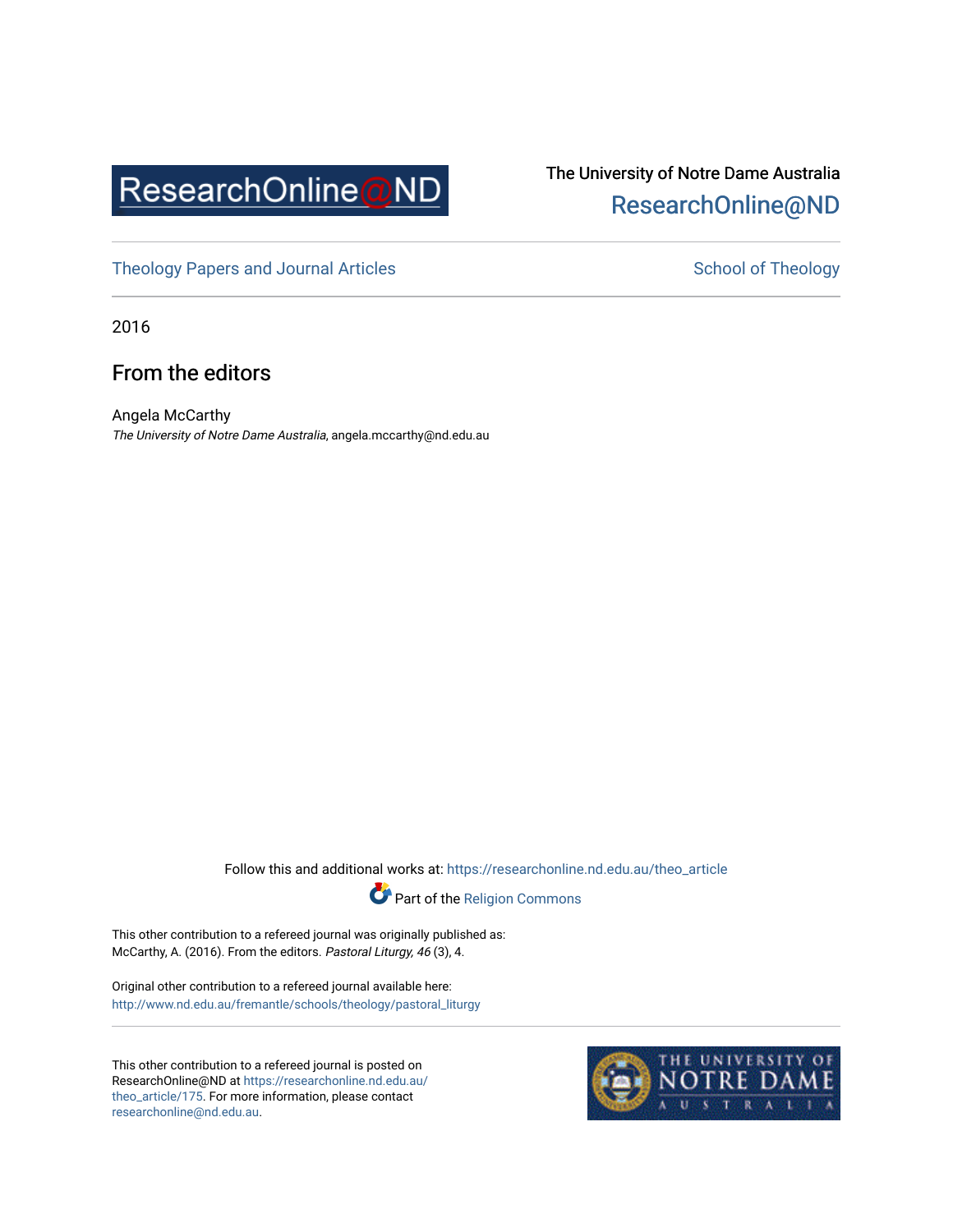This is the author's version of an editorial published in *Pastoral Liturgy.*

McCarthy, A. (2016) From the editors. *Pastoral Liturgy, 46*(3), 4.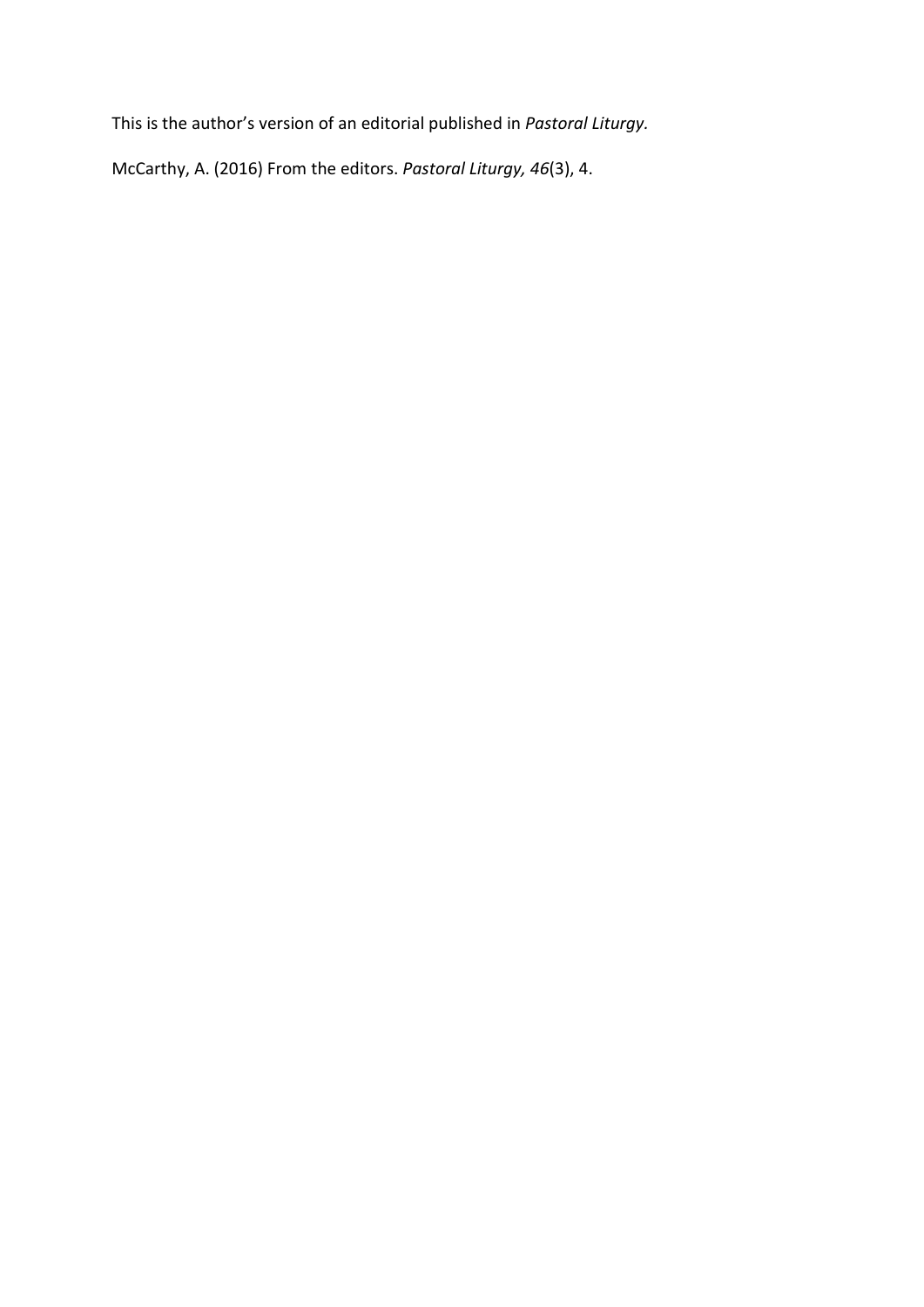#### Pastoral Liturgy Vol 46, 3 Editorial

### **Dr Angela McCarthy**

Fr Vincent and I have both recently returned from the Holy Land. I was invited to Jerusalem to direct the music for the Triduum at Ecce Homo in the Old City which coincided with the Biblical Formation Program in both Ecce Homo and Tantur. Brendan D'Sa, a brilliant young liturgical musician from our parish of St Thomas More Bateman (WA), came with me and provided outstanding support for me and for the extraordinary choir formed from the two Biblical study groups. Brendan and I both agree that it is very hard to put into words the experience and the feelings evoked through celebrating in 'the place'. Ecce Homo was built in the 1850s for the new order of Sisters of Notre Dame de Sion who still run the pilgrim house and Biblical Foundation. They have a Basilica, designated as such because it is over a traditional site associated with the passion of Jesus, which has acoustics that lift the music to new heights that I have never experienced in Australia. The international group who gathered, as well as locals who speak English, truly opened their hearts and voices in prayer and song in a most exhilarating and enriching way. On Easter Monday morning Brendan and I went to the Church of the Resurrection (Holy Sepulchre) and joined a German group celebrating Mass. To be in the place of the resurrection with faith filled people drew us into the presence of God in a most remarkable and moving way. The political complexities of Jerusalem cannot be ignored so we pray for peace in Jerusalem, Israel and throughout the Middle East.

Fr Eugene Trainor is retiring once again. He thought he would retire when Fr Russell retired but he returned to help us when this journal moved to Notre Dame University. He has been an outstanding supporter of Pastoral Liturgy with his beautiful and thought provoking reflections for many years. Our founding editor, Fr Russell Hardiman, asked him to be a contributor last century and so he has continued until now. Having just celebrated his 79<sup>th</sup> birthday we pray that he will enjoy years of good health and rest now and our deep gratitude for his valuable contributions.

Since the new translation of the Roman Missal was introduced, we have been able to use either the Apostles' Creed or the Nicene Creed. A number of people have said to me that they prefer the Apostles' Creed but did not like the part that speaks of Jesus descending into hell. Therefore, I approached Fr Charles Waddell to write a brief account of the theology behind that creedal statement to assist us when we pray. It is included in this issue and will be valuable for parish communities.

While in Israel on study leave last year I met Sr Angela Hibbard. Her assistance in the liturgies that we prepared for our Biblical study group was invaluable and so I asked her to write something for us that expressed part of her ministry in liturgy so this issue also contains her beautiful explanation of the preparation of the table for Eucharist. There are many questions asked in her article and this could be very useful for parish formation of liturgy committees and other groups.

Books reviewed dwell on the Sacrament of Marriage, the Psalms and Jubilee Year of Mercy and a wonderful biography of yet another bishop of Perth, this time the first Archbishop, Patrick Clune.

#### **Fr Patrick Negri SSS**

Fr Pat Negri, artist, liturgist, lover of music and teacher, died on 7 February 2016 aged 80. As we prepare this issue to go to print it is not so long ago, but will seem distant in Ordinary Time. Fr Pat lectured in Liturgical Studies at Yarra Theological Union and with his love for the arts, his particular approach to liturgy and preaching was deeply influenced by that love. In *Love deserves a return of love* (Anne McLeish, 2015) there is a selection of his homilies and his art works. His homilies were